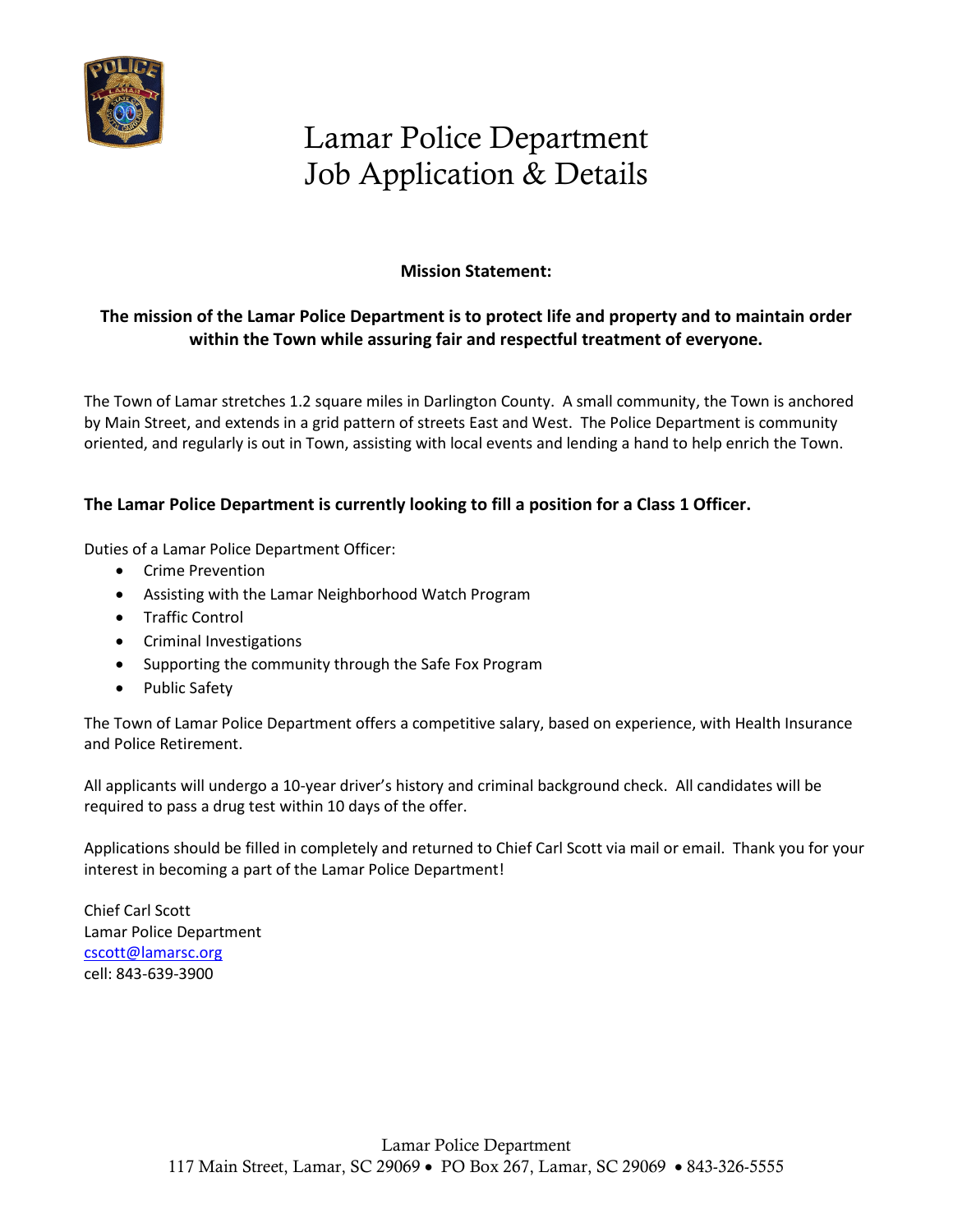

## Lamar Police Department Release of Criminal History Form

I, the contract of the state of the state of the above listed Police is the above listed Police Department full access to my criminal record and / or work record upon request. I exonerate any, and all members of the personnel department and / or law enforcement division in which the information is held, from any liability resulting in the release of this information.

Notary Public **Print Full Name** 

Commission Expires **Signature** Signature

Street Address/ Box Number

SEAL

City State Zip Code

Birth date Sex

FOR OFFICE USE ONLY According to the information listed above, our agency:

Found NO criminal record

Found Criminal record (COPYATTACHED)

Signature of Agency Representative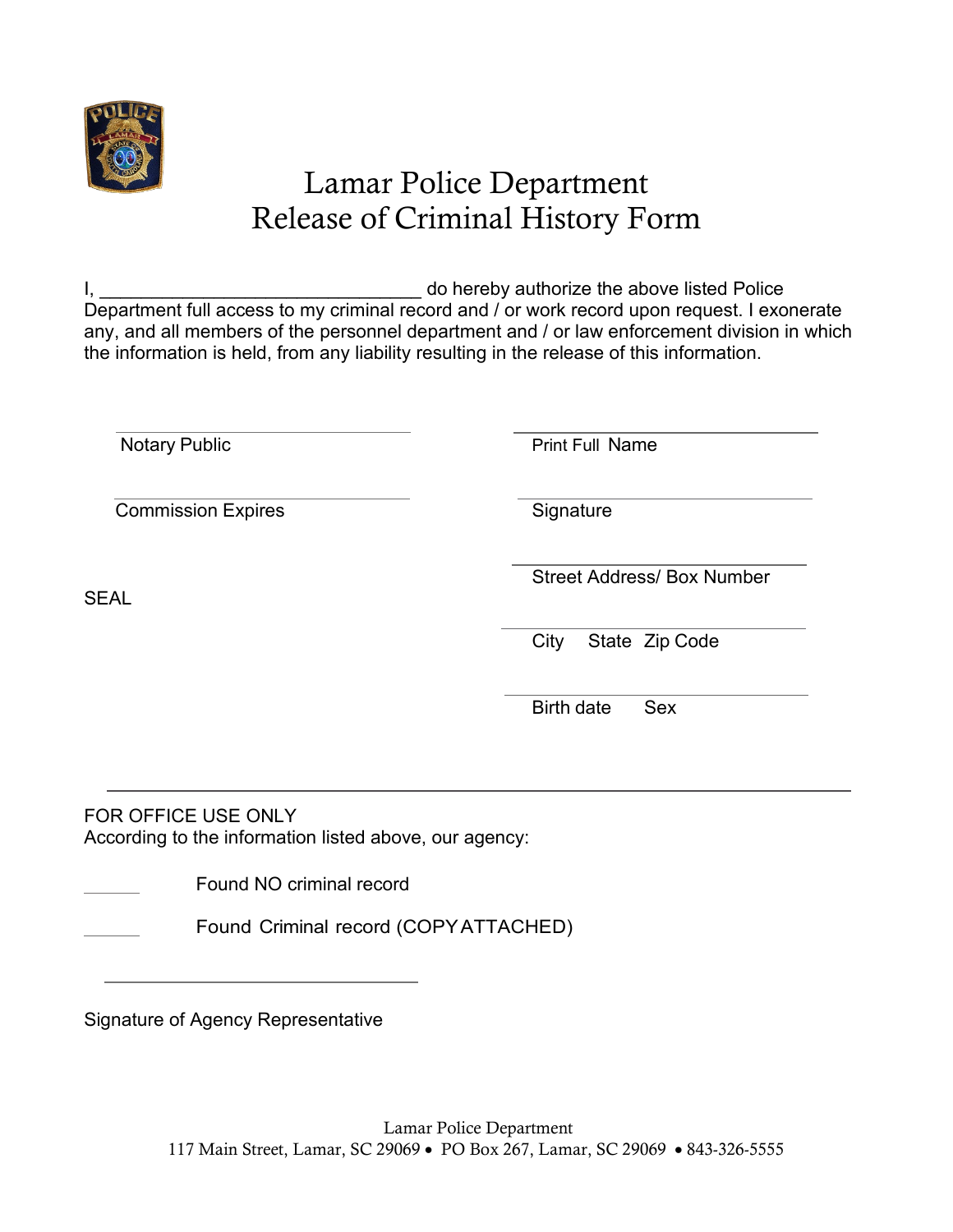

### **Town of Lamar Police Department Application**

|                       |                                                                         |                      |                | <b>Applicant Information</b>              |       |                                                                                                                                                                                                                                |                    |
|-----------------------|-------------------------------------------------------------------------|----------------------|----------------|-------------------------------------------|-------|--------------------------------------------------------------------------------------------------------------------------------------------------------------------------------------------------------------------------------|--------------------|
| Full Name:            |                                                                         |                      |                |                                           |       | Date: the contract of the contract of the contract of the contract of the contract of the contract of the contract of the contract of the contract of the contract of the contract of the contract of the contract of the cont |                    |
|                       | Last                                                                    | First                |                |                                           | M.I.  |                                                                                                                                                                                                                                |                    |
|                       |                                                                         |                      |                |                                           |       |                                                                                                                                                                                                                                |                    |
| Address:              | <b>Street Address</b>                                                   |                      |                |                                           |       | Apartment/Unit #                                                                                                                                                                                                               |                    |
|                       |                                                                         |                      |                |                                           |       |                                                                                                                                                                                                                                |                    |
|                       |                                                                         |                      |                |                                           |       | ZIP Code                                                                                                                                                                                                                       |                    |
|                       | City                                                                    |                      |                |                                           | State |                                                                                                                                                                                                                                |                    |
| Phone:                | <u> 1989 - Johann Barbara, martxa al</u>                                |                      |                | Email                                     |       |                                                                                                                                                                                                                                |                    |
| Date of Birth:        |                                                                         |                      |                | Social Security No.: Social Security No.: |       | Desired Salary:\$                                                                                                                                                                                                              |                    |
| Position Applied for: |                                                                         |                      |                |                                           |       |                                                                                                                                                                                                                                |                    |
|                       | Are you willing to work overtime, weekends,                             | <b>YES</b>           | <b>NO</b>      |                                           |       | Are you willing to work for the Town of Lamar YES                                                                                                                                                                              | NO.                |
|                       | or special duty assignments as needed?                                  | П                    | П              |                                           |       | for a minimum of 2 years? $\Box$                                                                                                                                                                                               | $\mathsf{L}$       |
|                       |                                                                         |                      |                |                                           |       |                                                                                                                                                                                                                                |                    |
|                       |                                                                         |                      |                | If yes, please<br>state the type of       |       |                                                                                                                                                                                                                                |                    |
| interest?             | Do you have any "sideline" business                                     | YES                  | NO.            | business and                              |       |                                                                                                                                                                                                                                |                    |
|                       |                                                                         | $\Box$               | $\Box$         | hours worked:                             |       |                                                                                                                                                                                                                                |                    |
|                       | Are you a citizen of the United States?                                 | <b>YES</b><br>$\Box$ | NO.<br>$\perp$ |                                           |       | YES<br>If no, are you authorized to work in the U.S.? $\Box$                                                                                                                                                                   | ΝO<br>$\mathsf{L}$ |
|                       |                                                                         |                      |                |                                           |       |                                                                                                                                                                                                                                |                    |
|                       | Have you ever worked for this company?                                  | <b>YES</b><br>□      | NO.<br>$\Box$  |                                           |       |                                                                                                                                                                                                                                |                    |
|                       |                                                                         | <b>YES</b>           | NO.            |                                           |       |                                                                                                                                                                                                                                |                    |
|                       | Have you ever been convicted of a felony?                               | Ш                    | $\Box$         |                                           |       |                                                                                                                                                                                                                                |                    |
|                       |                                                                         |                      |                |                                           |       |                                                                                                                                                                                                                                |                    |
|                       |                                                                         |                      |                | <b>Education</b>                          |       |                                                                                                                                                                                                                                |                    |
|                       | High School: <u>________________________</u>                            |                      |                |                                           |       |                                                                                                                                                                                                                                |                    |
|                       | From: <u>Collection</u> To: Collection Did you graduate? Did Did YES NO |                      |                |                                           |       |                                                                                                                                                                                                                                |                    |
|                       |                                                                         |                      |                |                                           |       |                                                                                                                                                                                                                                |                    |
|                       |                                                                         |                      |                |                                           |       |                                                                                                                                                                                                                                |                    |
|                       |                                                                         |                      |                |                                           |       |                                                                                                                                                                                                                                |                    |

Lamar Police Department 117 Main Street, Lamar, SC 29069 • PO Box 267, Lamar, SC 29069 • 843-326-5555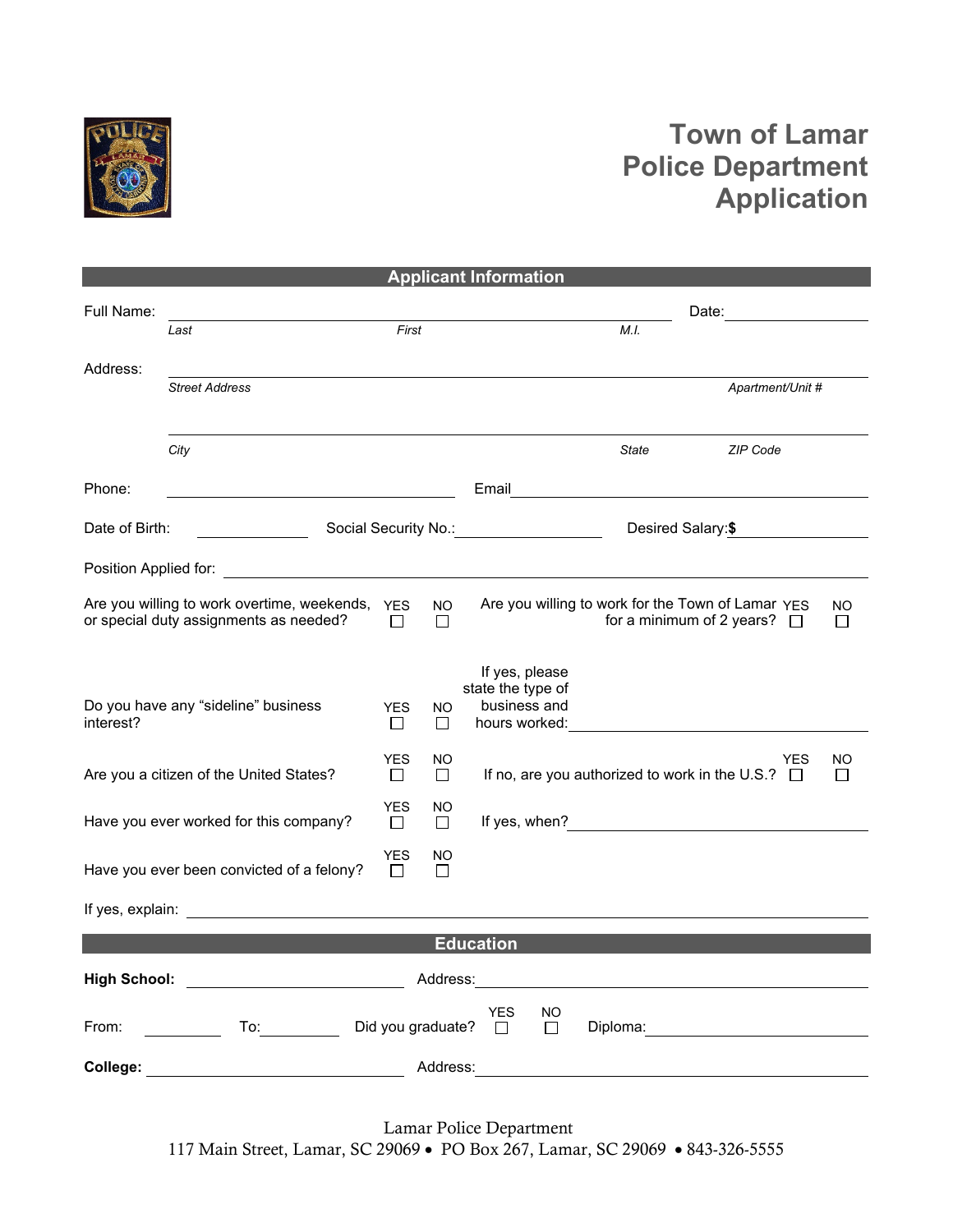| From:      | Did you graduate?                                                                                                      | <b>YES</b><br>$\Box$ | NO<br>$\Box$                | Degree: the contract of the contract of the contract of the contract of the contract of the contract of the contract of the contract of the contract of the contract of the contract of the contract of the contract of the co       |
|------------|------------------------------------------------------------------------------------------------------------------------|----------------------|-----------------------------|--------------------------------------------------------------------------------------------------------------------------------------------------------------------------------------------------------------------------------------|
| Other:     | <u> 1980 - Johann Barbara, martin a</u>                                                                                |                      |                             |                                                                                                                                                                                                                                      |
| From:      | Did you graduate?<br><u>and the state</u>                                                                              | <b>YES</b><br>П      | <b>NO</b><br>П              |                                                                                                                                                                                                                                      |
|            | <b>References</b>                                                                                                      |                      |                             |                                                                                                                                                                                                                                      |
|            | Please list three professional references                                                                              |                      |                             |                                                                                                                                                                                                                                      |
| Full Name: | <u> 1989 - Jan Barbara Barat, martin da basar da basar da basar da basar da basar da basar da basar da basar da b</u>  |                      |                             | Relationship: <b>Example</b>                                                                                                                                                                                                         |
| Company:   | <u> 1989 - Johann Stoff, deutscher Stoff, der Stoff, der Stoff, der Stoff, der Stoff, der Stoff, der Stoff, der S</u>  |                      |                             |                                                                                                                                                                                                                                      |
| Address:   |                                                                                                                        |                      |                             |                                                                                                                                                                                                                                      |
| Full Name: | <u> 1990 - Johann Stoff, amerikansk politiker (d. 1980)</u>                                                            |                      |                             | Relationship: 2000                                                                                                                                                                                                                   |
| Company:   | <u> 1980 - Andrea Stadt Britain, amerikansk politik (* 1950)</u>                                                       |                      |                             | Phone: __________________                                                                                                                                                                                                            |
| Address:   |                                                                                                                        |                      |                             |                                                                                                                                                                                                                                      |
| Full Name: | <u> 1999 - Johann Harry Harry Harry Harry Harry Harry Harry Harry Harry Harry Harry Harry Harry Harry Harry Harry</u>  |                      |                             | Relationship: ____________________                                                                                                                                                                                                   |
| Company:   |                                                                                                                        |                      |                             | Phone: __________________                                                                                                                                                                                                            |
| Address:   |                                                                                                                        |                      |                             |                                                                                                                                                                                                                                      |
|            | <b>Previous Employment</b>                                                                                             |                      |                             |                                                                                                                                                                                                                                      |
| Company:   | <u> 1980 - Andrea Stadt Britain, amerikansk politik (* 1950)</u>                                                       |                      |                             | Phone: ________________________                                                                                                                                                                                                      |
| Address:   |                                                                                                                        |                      |                             | Supervisor: 2000 March 2010                                                                                                                                                                                                          |
| Job Title: | Starting Salary:\$                                                                                                     |                      |                             | Ending Salary: \$                                                                                                                                                                                                                    |
|            |                                                                                                                        |                      |                             |                                                                                                                                                                                                                                      |
| From:      | To:                                                                                                                    |                      |                             | Reason for Leaving: <u>_________________________________</u>                                                                                                                                                                         |
|            | May we contact your previous supervisor for a reference?                                                               | <b>YES</b>           | <b>NO</b><br>$\mathbb{R}^n$ |                                                                                                                                                                                                                                      |
|            |                                                                                                                        |                      |                             |                                                                                                                                                                                                                                      |
| Company:   | <u> 1989 - Johann Stoff, deutscher Stoffen und der Stoffen und der Stoffen und der Stoffen und der Stoffen und der</u> |                      |                             | Phone: ______________________                                                                                                                                                                                                        |
| Address:   |                                                                                                                        |                      |                             | Supervisor: _______________________                                                                                                                                                                                                  |
| Job Title: | Starting Salary:\$<br><u> 1990 - Johann Barbara, martin a</u>                                                          |                      |                             | Ending Salary: \$                                                                                                                                                                                                                    |
|            |                                                                                                                        |                      |                             |                                                                                                                                                                                                                                      |
| From:      |                                                                                                                        |                      |                             | Reason for Leaving: <u>contained and the set of the set of the set of the set of the set of the set of the set of the set of the set of the set of the set of the set of the set of the set of the set of the set of the set of </u> |
|            | May we contact your previous supervisor for a reference?                                                               | <b>YES</b><br>П      | NO<br>П                     |                                                                                                                                                                                                                                      |

Lamar Police Department 117 Main Street, Lamar, SC 29069 • PO Box 267, Lamar, SC 29069 • 843-326-5555